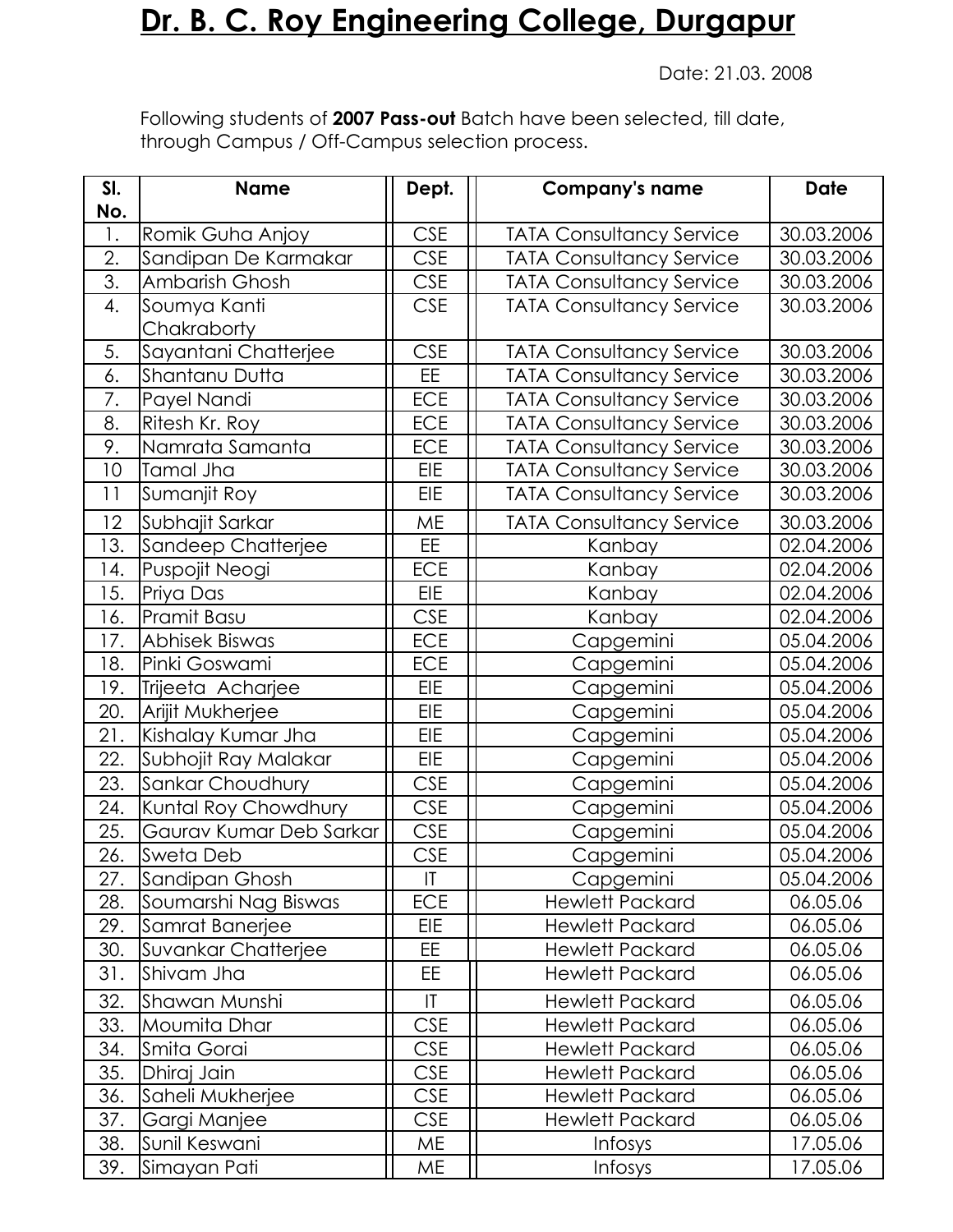| SI.        | <b>Name</b>                 | Dept.                  | <b>Company's name</b>         | <b>Date</b> |
|------------|-----------------------------|------------------------|-------------------------------|-------------|
| No.<br>40. | Partha Sarathi Mondal       | <b>EIE</b>             | Infosys                       | 17.05.06    |
| 41.        | Gopa Sarkar                 | EIE                    | Infosys                       | 17.05.06    |
| 42.        | Indranil Basu Mallick       | EE                     | Infosys                       | 17.05.06    |
| 43.        | Debadrita Bhattacharya      | EE.                    | Infosys                       | 17.05.06    |
| 44.        | Chiranjit Biswas            | <b>EE</b>              | Infosys                       | 17.05.06    |
| 45.        | <b>Tamal Ghosh Dastidar</b> | <b>CSE</b>             | Infosys                       | 17.05.06    |
| 46.        | Sonali Mukherjee            | <b>CSE</b>             | Infosys                       | 17.05.06    |
| 47.        | Victor Sinha                | ECE                    | Infosys                       | 17.05.06    |
| 48.        | Pallavi Mallick             | ECE                    | Infosys                       | 17.05.06    |
| 49.        | Sudipta Sarkar              | <b>CSE</b>             | <b>Tech Mahindra</b>          | 23.05.06    |
| 50.        | Suddhashil Ghosh            | <b>CSE</b>             | Tech Mahindra                 | 23.05.06    |
| 51.        | Sumit Kr. Maji              | <b>CSE</b>             | <b>Tech Mahindra</b>          | 23.05.06    |
| 52.        | Dipankar Chakraborty        | <b>CSE</b>             | <b>Tech Mahindra</b>          | 23.05.06    |
| 53.        | Sudhanya Mallick            | <b>CSE</b>             | Tech Mahindra                 | 23.05.06    |
| 54.        | Abira Chanda                | $\mathsf{I}\mathsf{T}$ | <b>Tech Mahindra</b>          | 23.05.06    |
| 55.        | Rakhee Dutta                | <b>ECE</b>             | <b>Tech Mahindra</b>          | 23.05.06    |
| 56.        | Aishee Mukherjee            | <b>ECE</b>             | <b>Tech Mahindra</b>          | 23.05.06    |
| 57.        | Abhishek Chowdhury          | <b>ECE</b>             | <b>Tech Mahindra</b>          | 23.05.06    |
| 58.        | Sutapa Sarkar               | <b>EIE</b>             | <b>Tech Mahindra</b>          | 23.05.06    |
| 59.        | Sandip Kr. Singh            | <b>EIE</b>             | Tech Mahindra                 | 23.05.06    |
| 60.        | Kalyan Biswas               | <b>EIE</b>             | <b>Tech Mahindra</b>          | 23.05.06    |
| 61.        | Rahul Mondal                | <b>EIE</b>             | <b>Tech Mahindra</b>          | 23.05.06    |
| 62.        | Suddhasatya Bhaumik         | EE.                    | <b>Tech Mahindra</b>          | 23.05.06    |
| 63.        | Arka Roy                    | EE                     | Tech Mahindra                 | 23.05.06    |
| 64.        | Rajdeep Mukherjee           | ME                     | <b>Tech Mahindra</b>          | 23.05.06    |
| 65.        | Bratin Mukherjee            | <b>CSE</b>             | Zensar Technologies           | 13.07.06    |
| 66.        | Ritam Pal                   | <b>CSE</b>             | Zensar Technologies           | 13.07.06    |
| 67.        | Nidhi Kumari Gupta          | $ \mathsf{T} $         | IBM                           | 04.08.06    |
| 68.        | Roshni Bose                 | $\mathsf{I}\mathsf{I}$ | <b>IBM</b>                    | 04.08.06    |
| 69.        | Suvoshree Biswas            | <b>CSE</b>             | <b>IBM</b>                    | 04.08.06    |
| 70.        | Amit Pal                    | EIE                    | <b>IBM</b>                    | 04.08.06    |
| 71.        | Poulomi Dutta               | <b>EIE</b>             | <b>IBM</b>                    | 04.08.06    |
| 72.        | Rohini Mukhopadhyay         | <b>EIE</b>             | <b>IBM</b>                    | 04.08.06    |
| 73.        | Sudipta Chakraborty         | <b>EIE</b>             | <b>IBM</b>                    | 04.08.06    |
| 74.        | Suparna Paul                | <b>ECE</b>             | <b>IBM</b>                    | 04.08.06    |
| 75.        | Devishree Shankar Raha      | ECE                    | <b>IBM</b>                    | 04.08.06    |
| 76.        | Piyali Choudhury            | T                      | Satyam                        | 07.08.06    |
| 77.        | Mouli Sadhu                 | <b>CSE</b>             | Satyam                        | 07.08.06    |
| 78.        | Ashim Kumar Show            | <b>ECE</b>             | Satyam                        | 07.08.06    |
| 79.        | Ratan Bhattacharyya         | ECE                    | Satyam                        | 07.08.06    |
| 80.        | Arnab Das                   | <b>CSE</b>             | Aztec                         | 17.08.06    |
| 81.        | Sandip Sinha                | <b>CSE</b>             | Aztec                         | 17.08.06    |
| 82.        | Arghyadeb Dey               | <b>EIE</b>             | L&T Infotech Ltd.             | 19.08.06    |
| 83.        | Manoj Kr. Mondal            | $\mathsf{I}\mathsf{T}$ | Techway Enterprises Pvt. Ltd. | 04.09.06    |
| 84.        | Prabhat Nandan Sharma       | <b>ECE</b>             | Techway Enterprises Pvt. Ltd. | 04.09.06    |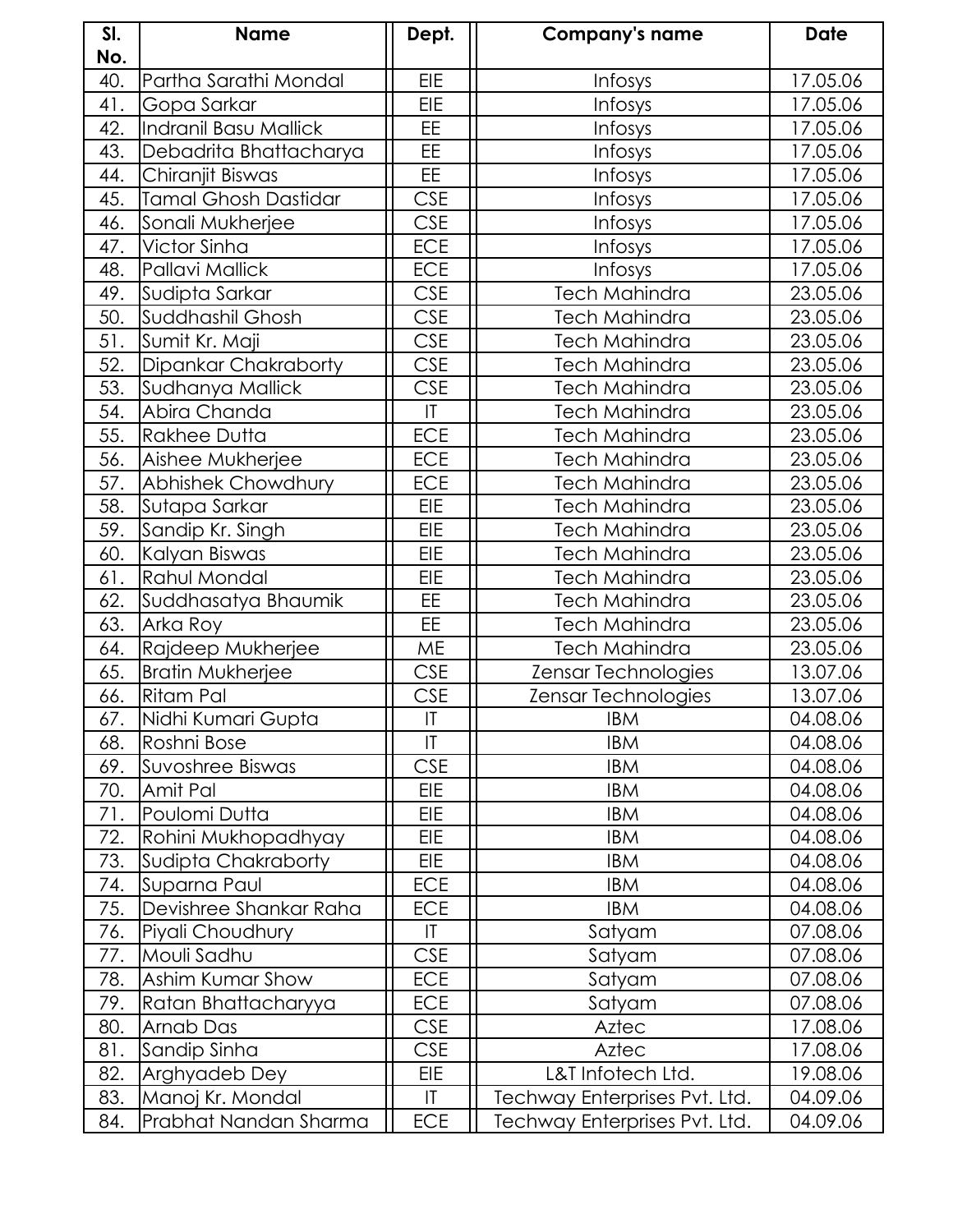| SI.  | <b>Name</b>                 | Dept.      | <b>Company's name</b>         | <b>Date</b> |
|------|-----------------------------|------------|-------------------------------|-------------|
| No.  |                             |            |                               |             |
| 85.  | Mrinmoy Saha                | ECE        | Techway Enterprises Pvt. Ltd. | 04.09.06    |
| 86.  | Subharanjan                 | ECE        | Techway Enterprises Pvt. Ltd. | 04.09.06    |
|      | Bhattacharya                |            |                               |             |
| 87.  | Rudra Sekhar Banerjee       | <b>CSE</b> | Techway Enterprises Pvt. Ltd. | 04.09.06    |
| 88.  | Sudipta Sarkar              | <b>CSE</b> | Techway Enterprises Pvt. Ltd. | 04.09.06    |
| 89.  | Suven Hazra                 | <b>CSE</b> | Techway Enterprises Pvt. Ltd. | 04.09.06    |
| 90.  | Soumya Kanti                | <b>CSE</b> | Techway Enterprises Pvt. Ltd. | 04.09.06    |
|      | Chakraborty                 |            |                               |             |
| 91.  | Basudeb Mukherjee           | <b>CSE</b> | Techway Enterprises Pvt. Ltd. | 04.09.06    |
| 92.  | Nirankush Kirtania          | <b>CSE</b> | Techway Enterprises Pvt. Ltd. | 04.09.06    |
| 93.  | Sourav Singha               | <b>CSE</b> | Techway Enterprises Pvt. Ltd. | 04.09.06    |
| 94.  | Titir Sarkar                | <b>CSE</b> | Techway Enterprises Pvt. Ltd. | 04.09.06    |
| 95.  | Sayan Mishra                | <b>CSE</b> | Techway Enterprises Pvt. Ltd. | 04.09.06    |
| 96.  | Sudiptam Biswas             | ECE        | Techway Enterprises Pvt. Ltd. | 04.09.06    |
| 97.  | Rituparna Chatterjee        | <b>CSE</b> | Accenture                     | 09.09.06    |
| 98.  | Priyanka Ghosh              | ECE        | Accenture                     | 09.09.06    |
| 99.  | Subir Kanti Roy             | EE         | Accenture                     | 09.09.06    |
| 100. | Avishek Mukhopadhyay        | <b>ECE</b> | Accenture                     | 09.09.06    |
| 101. | Tapodipta Khan              | EIE        | Accenture                     | 09.09.06    |
| 102. | Cheenangshuk Das            | EE.        | Accenture                     | 09.09.06    |
| 103. | Gopi Krishna Penjiara       | ME         | Accenture                     | 09.09.06    |
| 104. | Vivek Agarwal               | ME         | Accenture                     | 09.09.06    |
| 105. | Dhriti Chakraborty          | EIE        | <b>US-Technologies</b>        | 08.09.06    |
|      | 106. Manas Kr. Ghosh        | EE.        | Wipro                         | 08.10.06    |
| 107. | Santosh Kumar               | EIE        | Wipro                         | 08.10.06    |
|      | 108. Supriyo Mukherjee      | EE         | Wipro                         | 08.10.06    |
|      | 109. Suman Chatterjee       | ECE        | Wipro                         | 08.10.06    |
|      | 110. Amit Bhattacharyya     | ECE        | Wipro                         | 08.10.06    |
|      | 111. Arindam Hazra          | <b>ECE</b> | <b>IGATE</b>                  | 30.10.06    |
|      | 112. Dip Narayan Chaudhuri  | <b>EIE</b> | <b>Acuvate Consulting</b>     | 16.11.06    |
|      | 113. Pradeep Singh          | ME         | Ceratizit                     | 20.11.06    |
|      | 114. Saibal Bhattacharya    | ME         | Ceratizit                     | 20.11.06    |
|      | 115. Rakesh Prasad Gupta    | EE         | <b>Tata Ryerson</b>           | 04.12.06    |
|      | 116. Debashree Mitra        | EE         | Tata Ryerson                  | 04.12.06    |
|      | 117. Sushanta Nandi         | EE         | Tata Ryerson                  | 04.12.06    |
|      | 118. Biplab Sharma          | ME         | Tata Ryerson                  | 04.12.06    |
|      | 119. Indranil Mukherjee     | EIE        | Tata Chemicals Ltd.           | 06.12.06    |
|      | 120. Sayan Kr. Maitra       | ME         | Tata Chemicals Ltd.           | 06.12.06    |
|      | 121. Somnath Bhowmick       | ME         | Tata Chemicals Ltd.           | 06.12.06    |
|      | 122. Subhendu Bhattacharyya | <b>EE</b>  | <b>Schneider Electric</b>     | 07.02.07    |
|      | 123. Saurabh Shukla         | ME         | Voltas Ltd.                   | 21.02.07    |
|      | 124.   Avishek Gupta        | EE         | Voltas Ltd.                   | 21.02.07    |
|      | 125. Abhishek Chatterjee    | EE.        | Voltas Ltd.                   | 21.02.07    |
|      | 126.  Debashish Goswami     | EE.        | Voltas Ltd.                   | 21.02.07    |
|      | 127. Subhendu Bhattacharya  | <b>EE</b>  | Voltas Ltd.                   | 21.02.07    |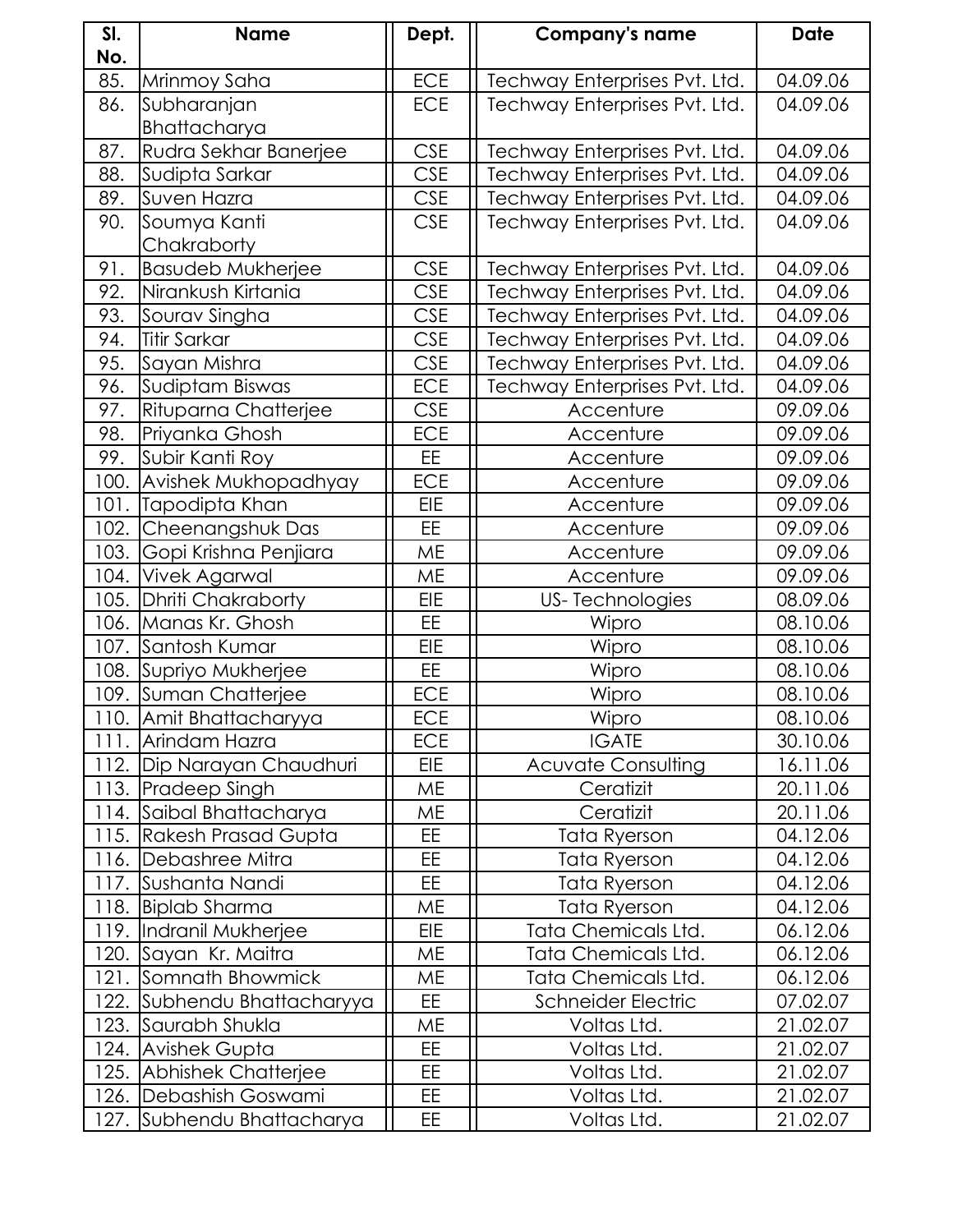| SI.  | <b>Name</b>                   | Dept.                  | <b>Company's name</b>           | <b>Date</b> |
|------|-------------------------------|------------------------|---------------------------------|-------------|
| No.  |                               |                        |                                 |             |
| 128. | Satyajit Roy                  | <b>EIE</b>             | Vision Comptech                 | 22.02.07    |
|      | 129. Debasis Goswami          | <b>EE</b>              | Rockwell Automation             | 24.02.07    |
|      | 130. Probodh Kumar Ghosh      | <b>CSE</b>             | Genpact                         | 27.02.07    |
|      | 131. Vijay Prasad             | ECE                    | Genpact                         | 27.02.07    |
|      | 132. Md. Asif.                | T                      | Genpact                         | 27.02.07    |
|      | 133. Soumik Roy               | <b>EIE</b>             | Genpact                         | 27.02.07    |
|      | 134. Ratna Biswas             | <b>CSE</b>             | Genpact                         | 27.02.07    |
|      | 135.  Debasish Roy            | ECE                    | Genpact                         | 27.02.07    |
|      | 136. Victor Paul              | EE                     | Biecco Lawrie Ltd.              | 22.03.07    |
|      | 137. Dwipraj Sharma           | EE                     | Biecco Lawrie Ltd.              | 22.03.07    |
|      | 138. Moumita Bhattacharyya    | ECE                    | Biecco Lawrie Ltd.              | 22.03.07    |
|      | 139.  Anirban Roy Choudhury   | $\mathsf{I}\mathsf{I}$ | Biecco Lawrie Ltd.              | 22.03.07    |
|      | 140. Dwipraj Sharma           | <b>EE</b>              | Tractors India Ltd.             | 30.03.07    |
| 141  | Debanjan Pore                 | ME                     | Rawatsons Engineers Pvt. Ltd.   | 03.04.07    |
|      | 142. Dibyendu Chaudhury       | <b>ME</b>              | Rawatsons Engineers Pvt. Ltd.   | 03.04.07    |
|      | 143. Abhishek Saha            | $\overline{1}$         | $Wipro - BPO$                   | 20.04.07    |
|      | 144. Arindam Bose             | ECE                    | $Wipro - BPO$                   | 20.04.07    |
|      | 145. Arnab Roy                | T                      | $Wipro - BPO$                   | 20.04.07    |
|      | 146. Arijit Mukherjee         | <b>CSE</b>             | $Wipro - BPO$                   | 20.04.07    |
|      | 147. Subarna Acharjee         | $\mathsf{I}\mathsf{T}$ | Wipro - BPO                     | 20.04.07    |
|      | 148. Sudipto Choudhury        | EIE                    | $Wipro - BPO$                   | 20.04.07    |
|      | 149. Suman Chatterjee         | EIE                    | $Wipro - BPO$                   | 20.04.07    |
|      | 150.  Biswajit Dasgupta       | T                      | $Wipro - BPO$                   | 20.04.07    |
|      | 151. Suheli Das               | <b>MBA</b>             | $Wipro - BPO$                   | 20.04.07    |
|      | 152. Suven Hazra              | <b>CSE</b>             | Allfon Systems Pvt. Ltd.        | 27.04.07    |
|      | 153. Santana Konar            | <b>ECE</b>             | Allfon Systems Pvt. Ltd.        | 27.04.07    |
|      | 154. Ranjoy Sen               | T                      | Allfon Systems Pvt. Ltd.        | 27.04.07    |
|      | 155. Debashree Mitra          | EE                     | AREVAT&D                        | 19.05.07    |
|      | 156.  Titir Sarkar            | <b>CSE</b>             | EDS India Pvt. Ltd.             | 17.05.07    |
|      | 157. Rakhi Das                | <b>CSE</b>             | EDS India Pvt. Ltd.             | 17.05.07    |
|      | 158.  Priyanka Sarkar         | <b>CSE</b>             | EDS India Pvt. Ltd.             | 17.05.07    |
|      | 159. Somaditya Kar            | EE.                    | EDS India Pvt. Ltd.             | 17.05.07    |
|      | 160.  Anik Kanti Bhattacharya | EE.                    | EDS India Pvt. Ltd.             | 17.05.07    |
|      | 161.  Anuj Kumar              | ECE                    | EDS India Pvt. Ltd.             | 17.05.07    |
|      | 162. Saikat Kundu             | МE                     | Alstom Projects (I) Ltd.        | 25.05.07    |
|      | 163. Suman Mukherjee          | ME                     | Alstom Projects (I) Ltd.        | 25.05.07    |
|      | 164. Manish Kr. Dubey         | ME                     | Alstom Projects (I) Ltd.        | 25.05.07    |
|      | 165. Bikash Kr. Dubey         | ME                     | <b>TEXMACO</b>                  | 17.06.07    |
|      | 166. Dhriti Ranjan Saha       | ECE                    | Sriram Value Services Pvt. Ltd. |             |
|      | 167. Mainak Paul              | <b>CSE</b>             | Sriram Value Services Pvt. Ltd. |             |
|      | 168. Subhranil Ghatak         | $\mathsf{I}\mathsf{T}$ | Sriram Value Services Pvt. Ltd. |             |
|      | 169. Saborno Kumar Biswas     | <b>EIE</b>             | Sriram Value Services Pvt. Ltd. |             |
|      | 170. Sandipan Mandal          | <b>EIE</b>             | Sriram Value Services Pvt. Ltd. |             |
| 171. | Ranjit Kumar Mukherjee        | EE                     | Sriram Value Services Pvt. Ltd. |             |
|      | 172. Prabir Kumar Pati        | EE                     | Sriram Value Services Pvt. Ltd. |             |